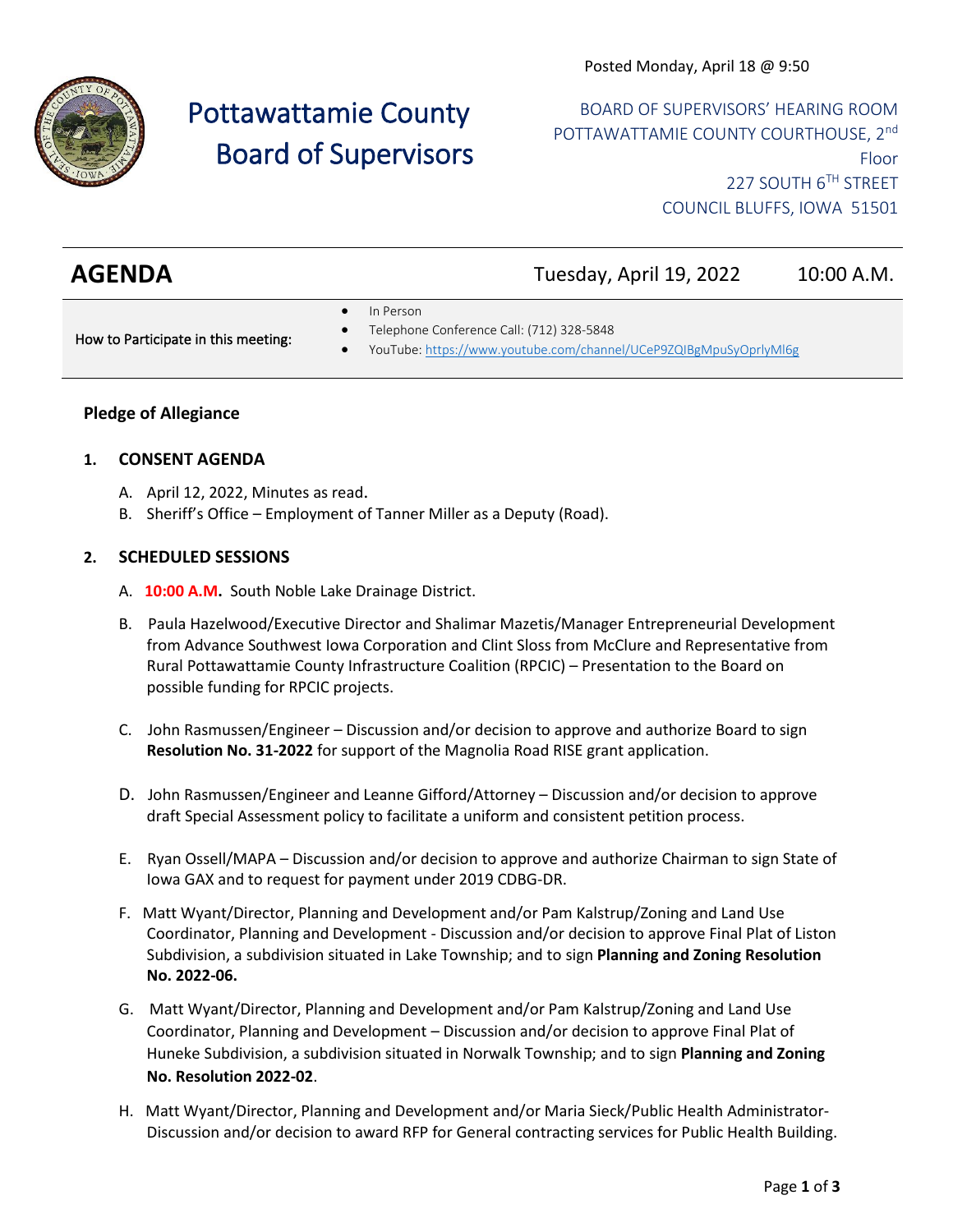- I. Rita Dooley/Director, Veteran Affairs
	- 1) Discussion and/or decision to update the Rules and Application for Use of Pottawattamie County Property.
	- 2) Update on Veteran Affairs Department Progress and State Conference.

# **3. OTHER**

- A. Matt Wilber/Attorney Discussion on minutes from December 21, 2021, to correct.
- B. Jana Lemrick/Director, Human Resources **-** Discussion and/or decision to approve and authorize Board to sign 2022-2023 wage increase between Pottawattamie County and the Pottawattamie County Deputy Sheriff's Association, effective July 1, 2022, through June 30, 2023.
- C. Jana Lemrick/Director, Human Resources and Mark Shoemaker/Director of Conservation Discussion and/or decision to approve Job Description of Site Manager, and Job Description of Mechanical Operations & Maintenance Manager.
- D. Heather Shafer/Assistant, Human Resources Discussion and/or decision to remove 1-year waiting period for new employees to earn wellness incentive.
- E. David Bayer/Chief Information Officer
	- 1) Discussion and/or decision to:
		- a. Approve and authorize Board Chairman to sign Internet Service agreement with Lumen.
		- b. Approve and authorize Board Chairman to sign EPL Service agreement with Great Plains Communications.
- F. Discussion and/or decision to approve Application for Use of Pottawattamie County Grounds for the Bible Reading Marathon on July 14th-16th.

# **4. RECEIVED/FILED**

A. Salary Action(s):

- 1) Conservation Payroll Status Change for Cory Thomas.
- 2) Attorney Payroll Status Change for Sara Thomsen.
- 3) Attorney Payroll Status Change for Rhonda Blair.
- 4) Conservation Employment of Ashley Jones as Environmental Education Intern Hitchcock.

# **5. PUBLIC COMMENTS**

# **6. CLOSED SESSION**

- A. Mitch Kay/Finance and Budget Director Closed Session pursuant to Iowa Code §21.5(1)(j), for discussion and/or decision on the purchase or sale of particular real estate.
- B. Matt Wilber/Attorney Closed Session pursuant to Iowa Code §21.5(1)(c) discussion pending potential litigation.

# **7. BUDGET SESSION**